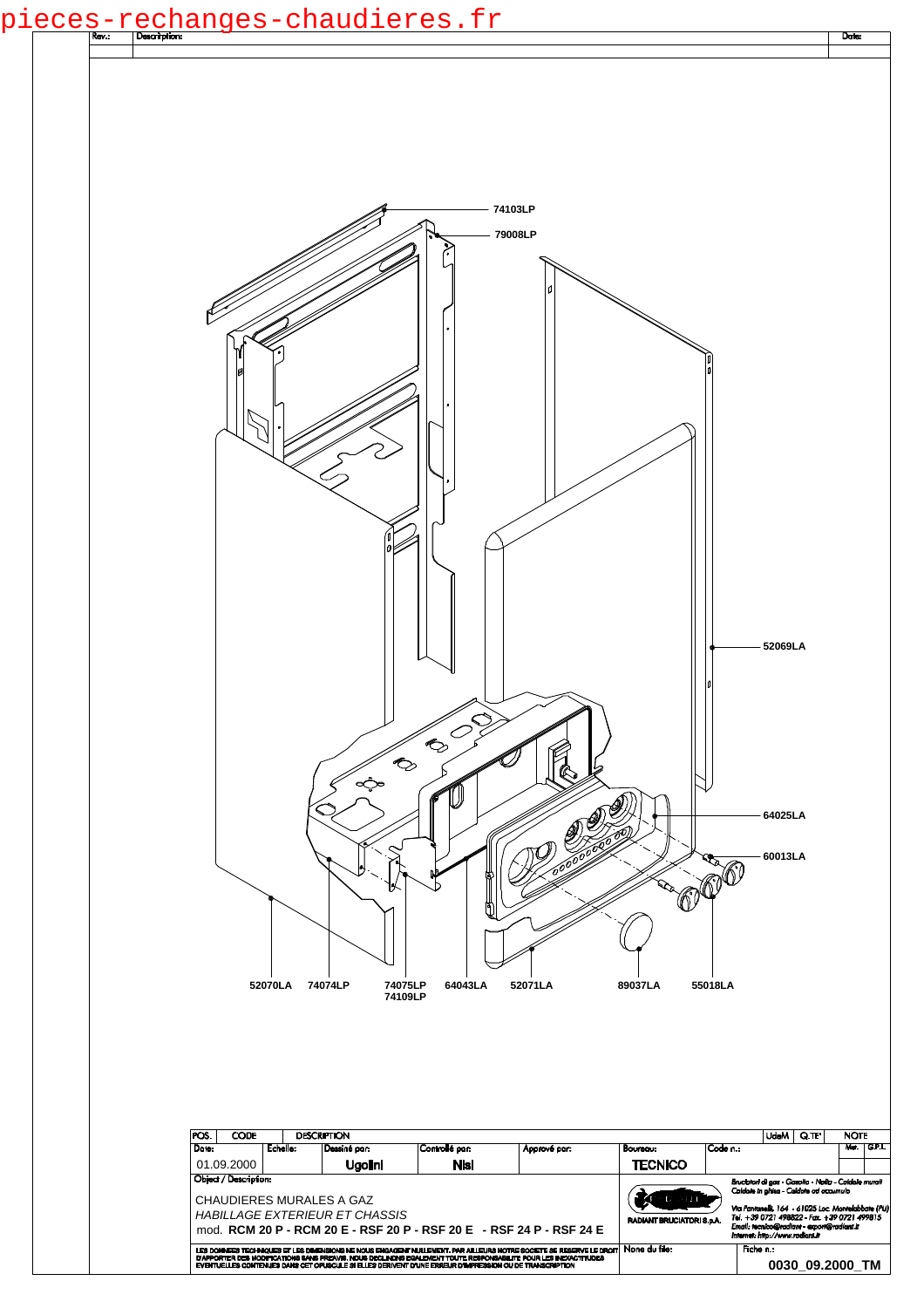## pi<u>eces-rechanges-chaudieres.fr</u>

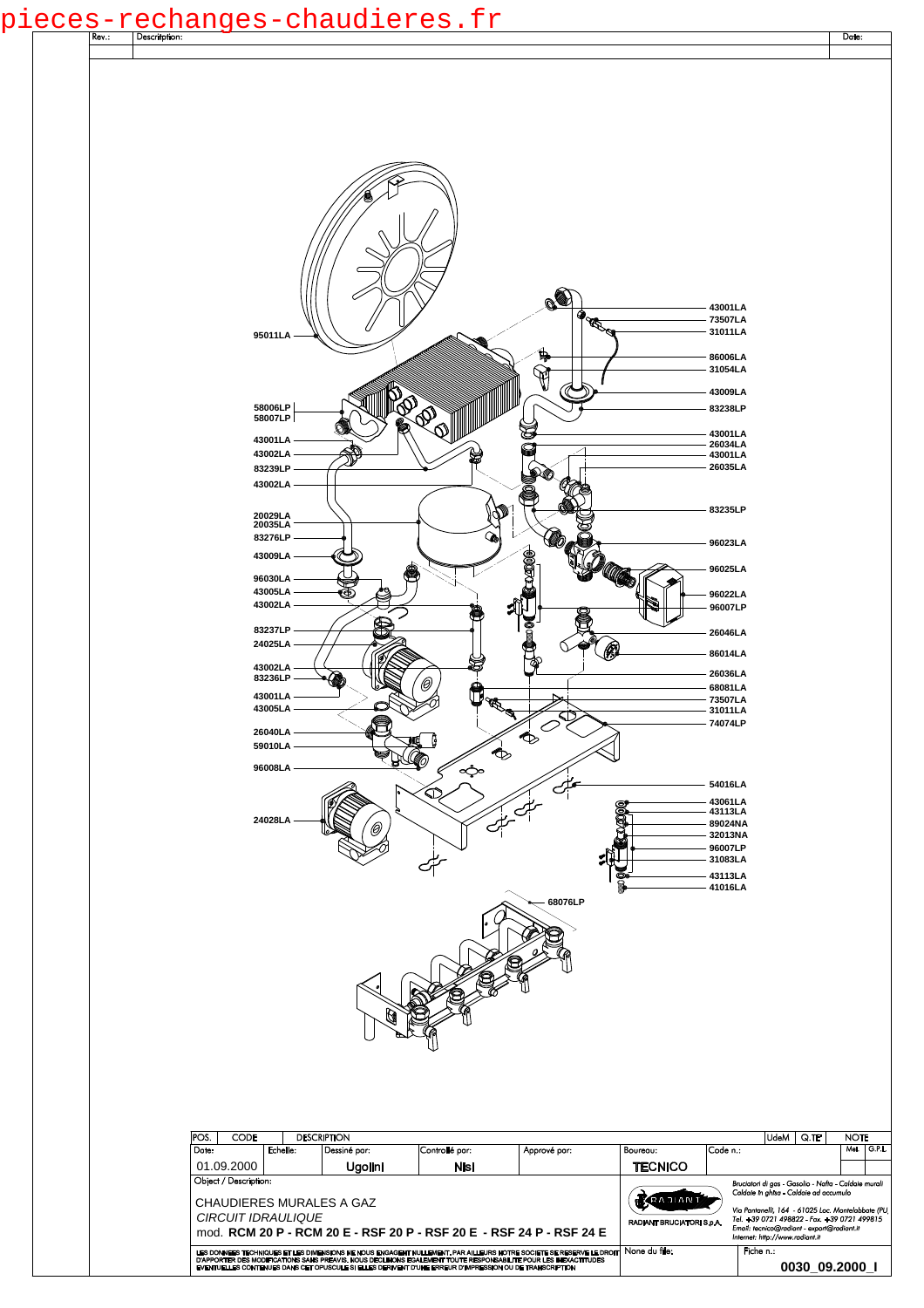